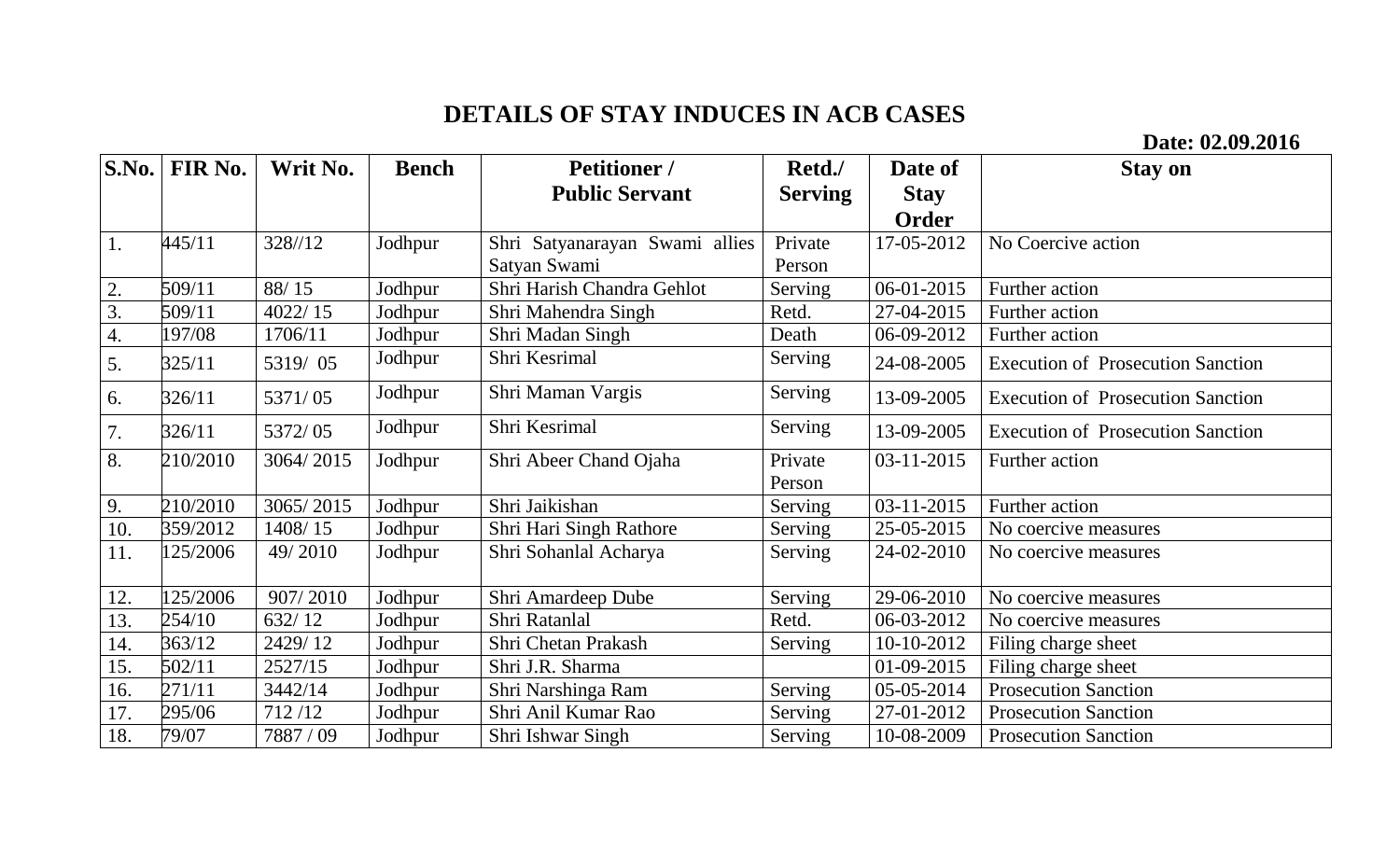| 19. | 59/12  | 1104/15  | Jodhpur | Shri Prabhu Ram            | Serving | 22-04-2015 | Prosecution Sanction & filing CS in court |
|-----|--------|----------|---------|----------------------------|---------|------------|-------------------------------------------|
| 20. | 59/12  | 4262/    | Jodhpur | Shri Suresh Kumar Devasi   | Serving | 22-04-2015 | Prosecution Sanction & filing CS in court |
| 21. | 249/13 | 1314/14  | Jodhpur | Shri Suresh Bhanawat       | Serving | 13-01-2014 | <b>Execution of Prosecution Sanction</b>  |
| 22. | 175/10 | 3421/13  | Jodhpur | Shri Kailash Chand Paliwal | Serving | 18-03-2015 | <b>Execution of Prosecution Sanction</b>  |
| 23. | 175/10 | 6815/13  | Jodhpur | Shri Rafik Ahmed Khan      | Serving | 18-03-2015 | <b>Execution of Prosecution Sanction</b>  |
| 24. | 165/12 | 3515/15  | Jodhpur | Smt. Anjana Mathur         | Serving | 10-04-2015 | <b>Execution of Prosecution Sanction</b>  |
| 25. | 164/12 | 4146/15  | Jodhpur | Smt. Anjana Mathur         | Serving | 24-04-2015 | <b>Execution of Prosecution Sanction</b>  |
|     | 166/12 |          |         |                            |         |            |                                           |
|     | 168/12 |          |         |                            |         |            |                                           |
|     | 169/12 |          |         |                            |         |            |                                           |
|     | 170/12 |          |         |                            |         |            |                                           |
|     | 171/12 |          |         |                            |         |            |                                           |
|     | 176/12 |          |         |                            |         |            |                                           |
|     | 177/12 |          |         |                            |         |            |                                           |
|     | 178/12 |          |         |                            |         |            |                                           |
| 26. | 167/12 | 6579/15  | Jodhpur | Smt. Anjana Mathur         | Serving | 30-06-2015 | <b>Execution of Prosecution Sanction</b>  |
|     | 172/12 |          |         |                            |         |            |                                           |
|     | 173/12 |          |         |                            |         |            |                                           |
| 27. | 189/06 | 3756/12  | Jodhpur | Shri Daya Ram              | Retd.   | 19-04-2012 | <b>Prosecution Sanction</b>               |
| 28. | 207/06 | 5154/13  | Jodhpur | Shri Subhash Bhatia        | Retd.   | 15-05-2013 | <b>Prosecution Sanction</b>               |
| 29. | 163/08 | 11698/09 | Jodhpur | Shri Gurpal Singh          | Serving | 05-04-2010 | <b>Prosecution Sanction</b>               |
| 30. | 226/09 | 5972/10  | Jodhpur | Shri Pradeep Kumar Chopra  | Serving | 26-07-2010 | <b>Prosecution Sanction</b>               |
| 31. | 497/11 | 8923/15  | Jodhpur | Shri Mohanlal              | Serving | 28-08-2015 | <b>Prosecution Sanction</b>               |
| 32. | 506/13 | 7526/14  | Jodhpur | Shri Krishna Kumar Vishnoi | Serving | 15-12-2014 | <b>Prosecution Sanction</b>               |
| 33. | 321/14 | 3986/15  | Jodhpur | Shri Sukh Ram Kadwasara    | Serving | 20-04-2015 | <b>Prosecution Sanction</b>               |
| 34. | 158/13 | 2003/12  | Jodhpur | Shri Girraj Sharma         | Serving | 15-02-2013 | <b>Prosecution Sanction</b>               |
| 35. | 316/07 | 11514/09 | Jodhpur | Shri Surjeet Singh         | Serving | 11-12-2009 | <b>Prosecution Sanction</b>               |
| 36. | 141/12 | 13518/15 | Jodhpur | Shri Jaideep Mittal        | Serving | 03-12-2015 | <b>Prosecution Sanction</b>               |
| 37. | 90/14  | 1976/15  | Jodhpur | Shri Harish Chandra Bunkar | Serving | 25-02-2015 | <b>Prosecution Sanction</b>               |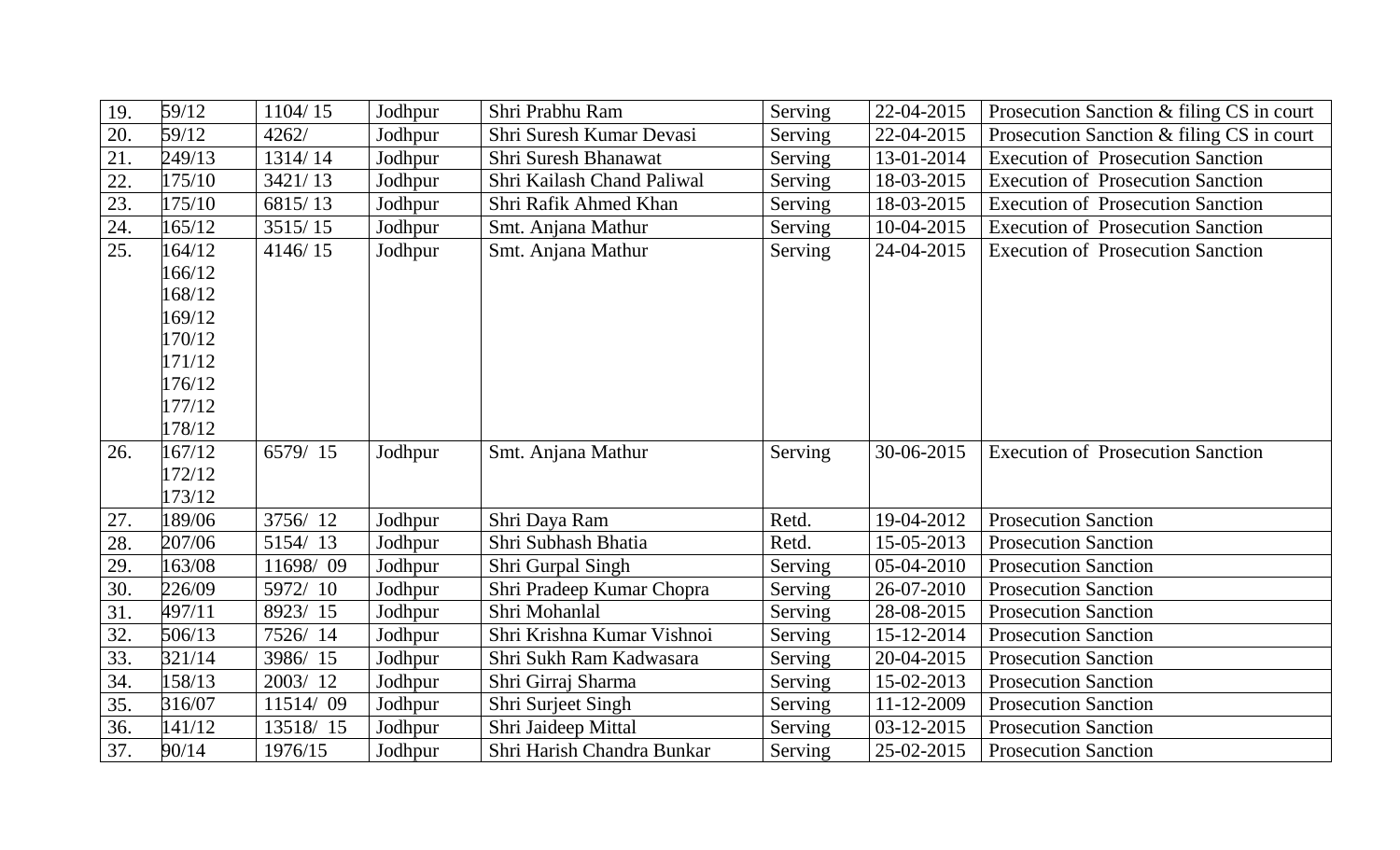| 38. | 316/07   | 3661/10     | Jodhpur | Shri Narayan Singh          | Serving    | 16-04-2010 | <b>Prosecution Sanction</b>              |
|-----|----------|-------------|---------|-----------------------------|------------|------------|------------------------------------------|
| 39. | 308/08   | 866/12      | Jodhpur | Shri Shankar Singh Rathore  | Serving    | 30-3-2012  | Further action                           |
| 40. | 308/08   | 2079/12     | Jodhpur | Shri Ramesh Kumar           | Serving    | 22-8-2012  | Further action                           |
| 41. | 308/08   | 2275/12     | Jodhpur | Shri Dinesh Chand Sharma    | Serving    | 12-09-2012 | Further action                           |
| 42. | 425/11   | 591/15      | Jodhpur | Shri Bhanwarlal Soni        | Serving    | 26-03-2015 | Further action                           |
| 43. | 539/12   | 3050/14     | Jodhpur | Shri Bhanwarlal Soni        | Serving    | 05-12-2014 | Further action                           |
| 44. | 481/14   | 332/15      | Jodhpur | Shri Mahendra Godara        | Serving    | 20-11-2015 | Further action                           |
| 45. | 284/14   | 2259/14     | Jodhpur | Smt. Jadav Devi             | Retd.      | 24-09-2014 | Investigation                            |
| 46. | 352/14   | 2253/15     | Jodhpur | Smt. Sant Kaur              | Retd.      | 02-02-2016 | Investigation                            |
| 47. | 179/15   | 2432/15     | Jodhpur | Smt. Bayla Bano             | Retd.      | 03-09-2015 | Investigation                            |
| 48. | 21/14    | 2353/14     | Jodhpur | Dr. A.K. Gehlot             | Serving    | 29-09-2014 | Investigation                            |
| 49. | 276/2007 | 1332/2009   | Jodhpur | Shri MadhuSudan Paliwal     | Serving    | 27-10-2009 | Investigation                            |
| 50. | 201/06   | 601/10      | Jodhpur | Shri Manilal Meena          | Serving    | 06-05-2010 | <b>ACB</b> Court order                   |
| 51. | 220/10   | 1953/14     | Jodhpur | Shri Arjun Ram Meghwal      | Retd.      | 06-08-2014 | <b>ACB</b> Court order                   |
|     |          |             |         |                             | Present MP |            |                                          |
| 52. | 103/13   | 9294/14     | Jodhpur | Shri Hukum Chand Bairwa     |            | 15-01-2015 | <b>Execution of Prosecution Sanction</b> |
| 53. | 325/11   | 11957/15    | Jodhpur | Shri Allahrakh Khan         | Serving    | 19-01-2016 | <b>Execution of Prosecution Sanction</b> |
| 54. | 260/05   | 8920/09     | Jaipur  | Shri Harish Chandra Nakedar | Serving    | 27-07-2009 | Prosecution Sanction and Suspension      |
| 55. | 260/05   | 10019/09    | Jaipur  | Shri Layak Singh            | Serving    | 02-09-2009 | Prosecution Sanction and Suspension      |
| 56. | 21/95    | 4605/02     | Jaipur  | Shri Kamlesh Kumar Mathur   | Serving    | 29-07-2002 | <b>Against Suspension</b>                |
| 57. | 168/01   | 6423/2003   | Jaipur  | Shri Ajay Soral             | Serving    | 20-10-2003 | Further action                           |
| 58. | 168/01   | 6174 / 2003 | Jaipur  | Dr.R. M. Vanjani            | Retd.      | 17-10-2003 | Further action                           |
| 59. | 90/01    | 6158/2003   | Jaipur  | Dr. R.S. Sharma             | Retd.      | 16-10-2003 | Further action                           |
|     | 91/01    |             |         |                             | Death.     |            |                                          |
|     | 93/01    |             |         |                             |            |            |                                          |
|     | 168/01   |             |         |                             |            |            |                                          |
|     | 169/01   |             |         |                             |            |            |                                          |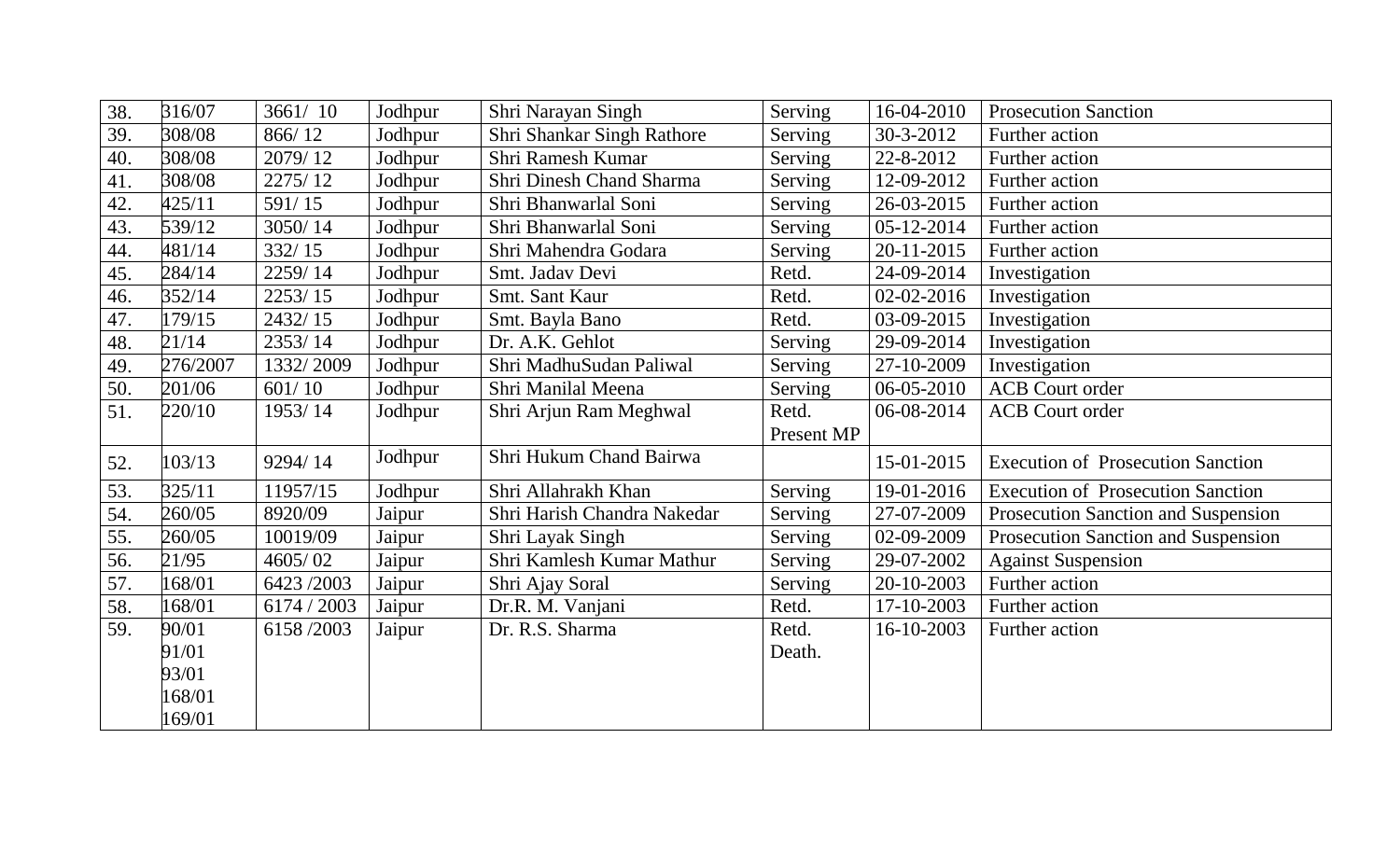| 60. | 91/01    | 5054 / 2003 | Jaipur  | Dr. P.P. Gupta             | Retd.       | 29-08-2003               | Further action                               |
|-----|----------|-------------|---------|----------------------------|-------------|--------------------------|----------------------------------------------|
|     | 92/01    |             |         |                            |             |                          |                                              |
|     | 93/01    |             |         |                            |             |                          |                                              |
| 61. | 169/01   | 7219 / 2006 | Jaipur  | Dr. S.P. Shrivastav        | Retd.       | 18-09-2006               | Prosecution Sanction and Suspension          |
| 62. | 247/98   | 5862/02     | Jaipur  | Shri Suresh Chandra        | Retd.       | 19-12-2002               | Filing charge sheet                          |
| 63. | 25/13    | 08/2013     | Jaipur  | Dr. Praveen Goyal          | Serving     | 02-12-2013               | Filing charge sheet                          |
| 64. | 168/01   | 6232/2003   | Jaipur  | Dr. R.S. Sharma            | Retd.       | 30-09-2004               | The interim order to stay granted earliar in |
|     |          |             |         |                            | Death.      |                          | favour of petitioner shell remain effective  |
|     |          |             |         |                            |             |                          | during pendency of this writ petition. The   |
|     |          |             |         |                            |             |                          | application for stay in the view of this     |
|     |          |             |         |                            |             |                          | order shall be treated as disposed of.       |
| 65. | 153/06   | 1073 / 2010 | Jaipur  | Dr. M.R. Songara           | Retd.       | $\overline{07}$ -07-2010 | Filing charge sheet                          |
| 66. | 21/95    | 3464/02     | Jaipur  | Shri Kamlesh Kumar Mathur  | Serving     | 30-05-2002               | <b>Prosecution Sanction</b>                  |
| 67. | 125/12   | 7333/14     | Jaipur  | Shri Cheetar Singh         | Serving     | 04-07-2014               | <b>Prosecution Sanction</b>                  |
| 68. | 247/98   | 6791/02     | Jaipur  | Shri Hari Om Singhal       | Private     | 25-08-2005               | Further action                               |
|     |          |             |         |                            | Person      |                          |                                              |
| 69. | 61/02    | 1058/09     | Jaipur  | Shri Bhanwar Singh Charan  | Retd.       | 29-05-2009               | Investigation                                |
| 70. | 179/09   | 1622/09     | Jaipur  | Shri Brij Kishor Gupta     | Private     | 21-08-2009               | Investigation                                |
|     |          |             |         |                            | Person      |                          |                                              |
| 71. | 220/2009 | 246/2013    | Jaipur  | Shri Bhagwan Singh Chouhan | Private     | $01 - 02 - 2013$         | Investigation                                |
|     |          |             |         |                            | Person      |                          |                                              |
| 72. | 20/2009  | 9951/2012   | Jaipurr | Shri Autl Kumar Shukla     | Serving     | 03-07-2012               | <b>Prosecution Sanction</b>                  |
| 73. | 200/1998 | 1656/       | Jaipur  | Dr. Deenbandhu             | Retd.       | 21-08-2009               | Investigation                                |
|     |          | 2009        |         |                            |             |                          |                                              |
| 74. | 89/11    | 14661/14    | Jaipur  | Shri Gopal Lal Meena       | Not accused | 06-01-2015               | For providing record                         |
|     |          |             |         |                            | in FIR      |                          |                                              |
| 75. | 315/12   | 3881/12     | Jaipur  | Shri Gopal Ram Swami       | Retd.       | 03-12-2012               | Investigation                                |